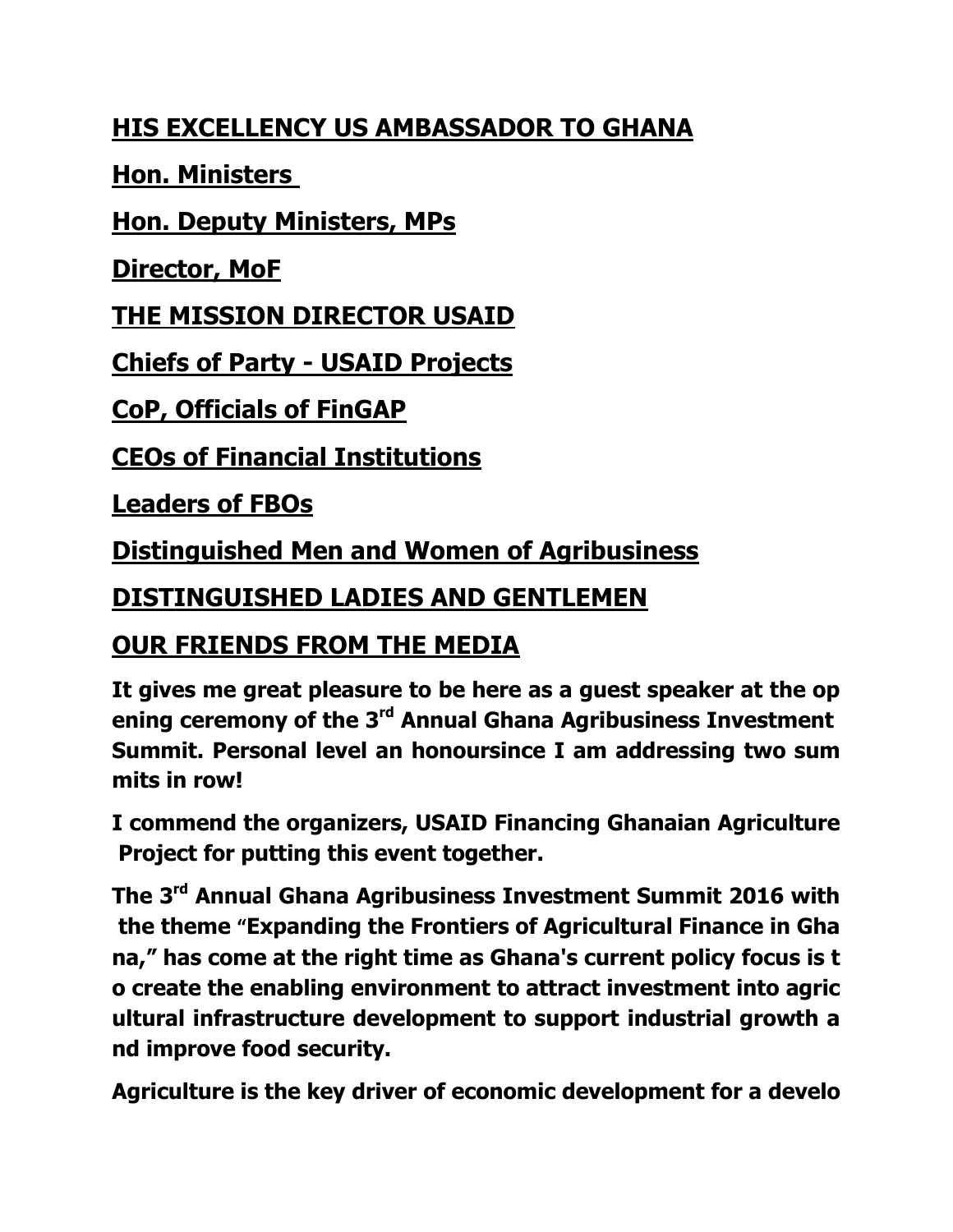**ping country like Ghana. In Ghana, the agricultural sector contrib utes 19% to GDP and remains the highest source of employment (44.7%) and livelihood to many Ghanaians.** 

**I am therefore happy to note that Ghana presents great opportuni ties for investment in agribusiness. Investing in Ghana's agribusin ess is a key strategy of the Government in Ghana.** 

**The Government of Ghana has led the way by developing the Food and Agriculture Development Policy (FASDEP II), a framework for investment to enhance productivity of commodity value-chains th rough science and technology application in the context of enviro nmental sustainability and in partnership with private sector as fr ontline actors.**

**The Ghana Agribusiness Investment Summit 2016 therefore prese nts a unique opportunity to look at the private sector's role in dev eloping inclusive commercial agriculture growth in Ghana. Already , agriculture in Ghana is mainly a private sector activity and the go vernment continues to create an enabling environment for its gro wth.** 

**It is imperative to state that Ghana has the financial infrastructur e to accelerate investment in agriculture. The relevant policies an d institutions are all in place. What is left is for us all to make grea ter efforts to accelerate work in some of the multiplicity of innova tions that are being introduced.** 

**These include term financing instruments, value-chain financing, l easing, guaranteed funds and insurance instruments. Improving f inance to the sector will also require intensification of public inves tments in infrastructure and technology to increase productivity a nd competiveness of agribusinesses, overall enabling macro policy environment and coordinated, concerted and consistent efforts in addressing supply and demand constraints facing agribusiness fin ancing.**